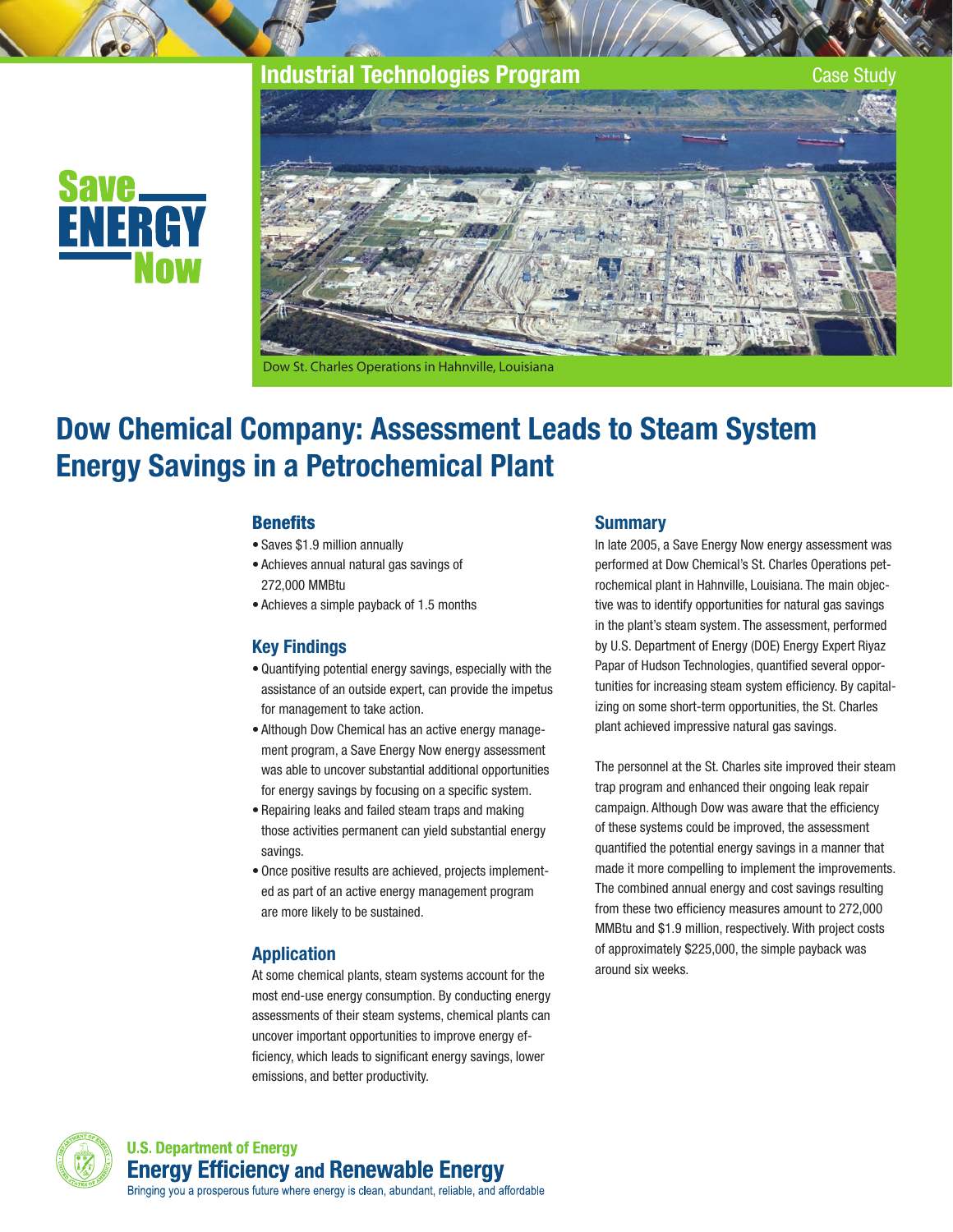## Project Drivers

To meet their corporate energy efficiency goals, employees at the Dow St. Charles site knew that they needed to act decisively. The analysis conducted using DOE's Steam System Assessment Tool (SSAT) identified the magnitude of energy savings that were possible from repairing the failed steam traps and leaks. This validated and increased attention on the company's steam trap maintenance and leak repair policy. The savings opportunities from repairing the steam traps and leaks quantified in the Save Energy Now assessment encouraged the plant to replace the failed traps immediately and bolstered the steam leak repair program. This decision was justified by the energy savings achieved by the plant.



A utility pipe rack at Dow Chemical's St. Charles Operations in Hahnville, Louisiana.

## Company and Plant Background

Dow Chemical Company is a diversified company that offers a wide range of chemical, plastic, and agricultural products and services in many essential consumer markets. With customers in more than 175 countries and 42,000 employees around the world, the company has annual sales of \$46 billion. Over the past 30 years, Dow has been proactive about energy efficiency. In 2005, the company established a goal of improving its energy intensity by 25% by 2015.

Formerly owned by Union Carbide Corporation, the 2,000-acre St. Charles facility has been in operation since 1966 and produces glycol ethers and amines. With nearly 3,000 employees, the St. Charles site produces approximately 10 billion pounds of these intermediate chemical products annually. Because steam is required for many processes—including electricity generation, distillation, evaporation and concentration, process heating, and catalytic cracking—it is critical to the site's production.

## Assessment Overview

The Save Energy Now energy assessment at the St. Charles site was sponsored by the U.S. Department of Energy's Industrial Technologies Program (ITP). It involved an Energy Expert who is a qualified specialist on the use of DOE's Steam System Assessment Tool (SSAT). Because a secondary objective of the assessment was to teach steam system analysis using the SSAT software, the Energy Expert formed an assessment team with six of the site's employees and installed the SSAT software on their computers. This enabled the project team to learn the software, model the facility, and perform what-if scenarios to determine the most optimal implementation measures for energy savings.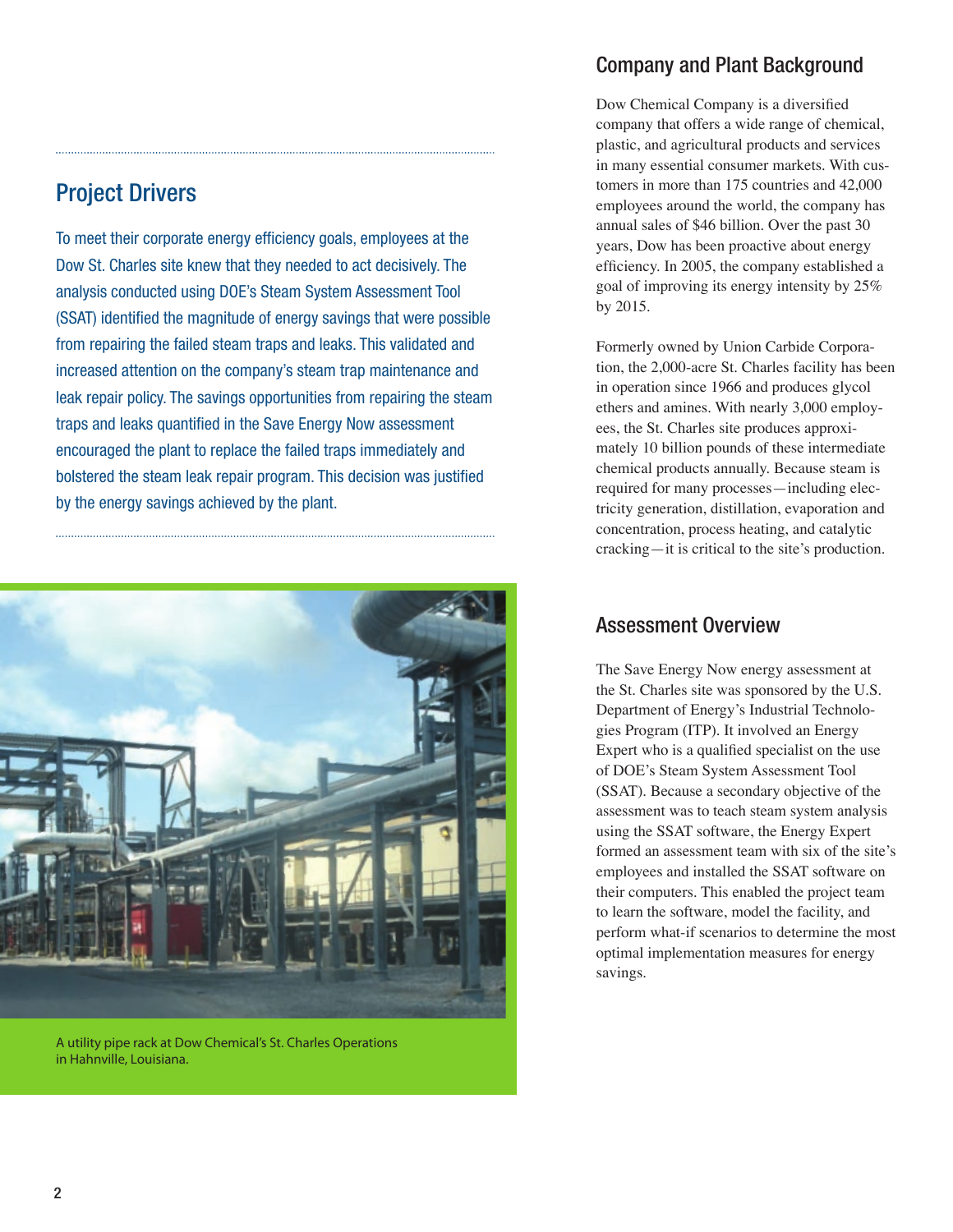#### calculation program, the team estimated total insulation losses to be approximately 1.0%. and \$79,000.

insulation. Using 3EPlus, DOE's insulation By reducing these insulation losses to 0.1%,

• Increase Condensate Recovery—At the time of the assessment, about half of the lowpressure condensate was being recovered. Based on the analysis done using the SSAT, a condensate recovery rate of 75% was found to be possible for the entire site. Annual natural gas and cost savings from the increased condensate recovery were estimated at

\$25,000 could be achieved.

87,600 MMBtu and \$649,000.

• Improve Insulation—During an inspection of

Near-term opportunities

on payback periods.

\$881,000, respectively.

• Improve the Steam Leak Management Program—The amount of steam lost to leaks in the system was estimated in the SSAT by subtracting the amount of steam used in the applications from the total amount of steam generated. The Save Energy Now assessment initially showed that repairing all of the plant's steam leaks could yield annual energy and cost savings of up to 451,100 MMBtu and \$3.3 million. However, subsequent data collection revealed that some steam meters were not functioning optimally and that parasitic demand from other plant assets accounted for a significant portion of the estimated leak load, thus reducing the potential for energy savings.

• Implement a Steam Trap Repair Project— A recent steam trap audit performed before the assessment took place identified all failed steam traps. An accurate estimate of steam leakage stemming from the failed traps was generated by inputting the number of failed traps into the SSAT and modeling the impact of implementing a steam trap repair project. Annual savings in natural gas and costs were estimated to be 112,128 MMBtu and

Assessment Recommendations

- 
- the assessment showed that annual natural gas and cost savings of 3,030 MMBtu and
- the plant, several areas of the steam distribution network were found to lack sufficient

• Install a Blowdown Heat Recovery

Once the data collection was complete, the assessment team evaluated the steam system using SSAT and identified several energy efficiency opportunities. The team then calculated the expected savings and payback periods for each opportunity and divided them into near- and medium-term opportunities based

- Exchanger—Although the blowdown was being sent to a flash tank to recover low-pressure steam, the energy assessment found that significant amounts of thermal energy were being lost because there were no heat exchangers in the blowdown systems. By installing a heat recovery exchanger upstream of the blowdown tank, significant heat from the blowdown water could be captured and used to preheat boiler make-up water. The assessment estimated annual natural gas and cost savings resulting from the use of a blowdown heat recovery exchanger at approximately 31,000 MMBtu and \$200,000.
- Preheat Reactor Feed with 75-psig Steam— The assessment found that some of the heat needed to preheat the reactor feed from ambient to reaction temperatures could be supplied by 75-psig steam instead of depending only on the 600-psig steam generated at the site. While this opportunity would not save natural gas, it could allow additional electricity generation

from the 600-psig steam that was not being used to preheat the reactor feed. This could reduce electricity purchases, leading to estimated annual electricity and cost savings of 1,277 MWh

• Install a Back-Pressure Turbine Drive— Although the site generates steam at 600 psig, most applications require steam at 200 psig. The assessment found that, by installing a back-pressure turbine drive, the chemical plant could generate enough electricity to serve some of its specific critical powered equipment. Annual electricity and cost savings were estimated at 1,946 MWh and \$121,000.

If all these measures were implemented, the total annual energy savings that would result were estimated at more than \$5 million.

The east heat recovery unit at Dow's St. Charles Operations in Hahnville,

If all these measures were Louisiana.

implemented, the total annual

energy savings were estimated

at more than \$5 million.

# Medium-term opportunities\*